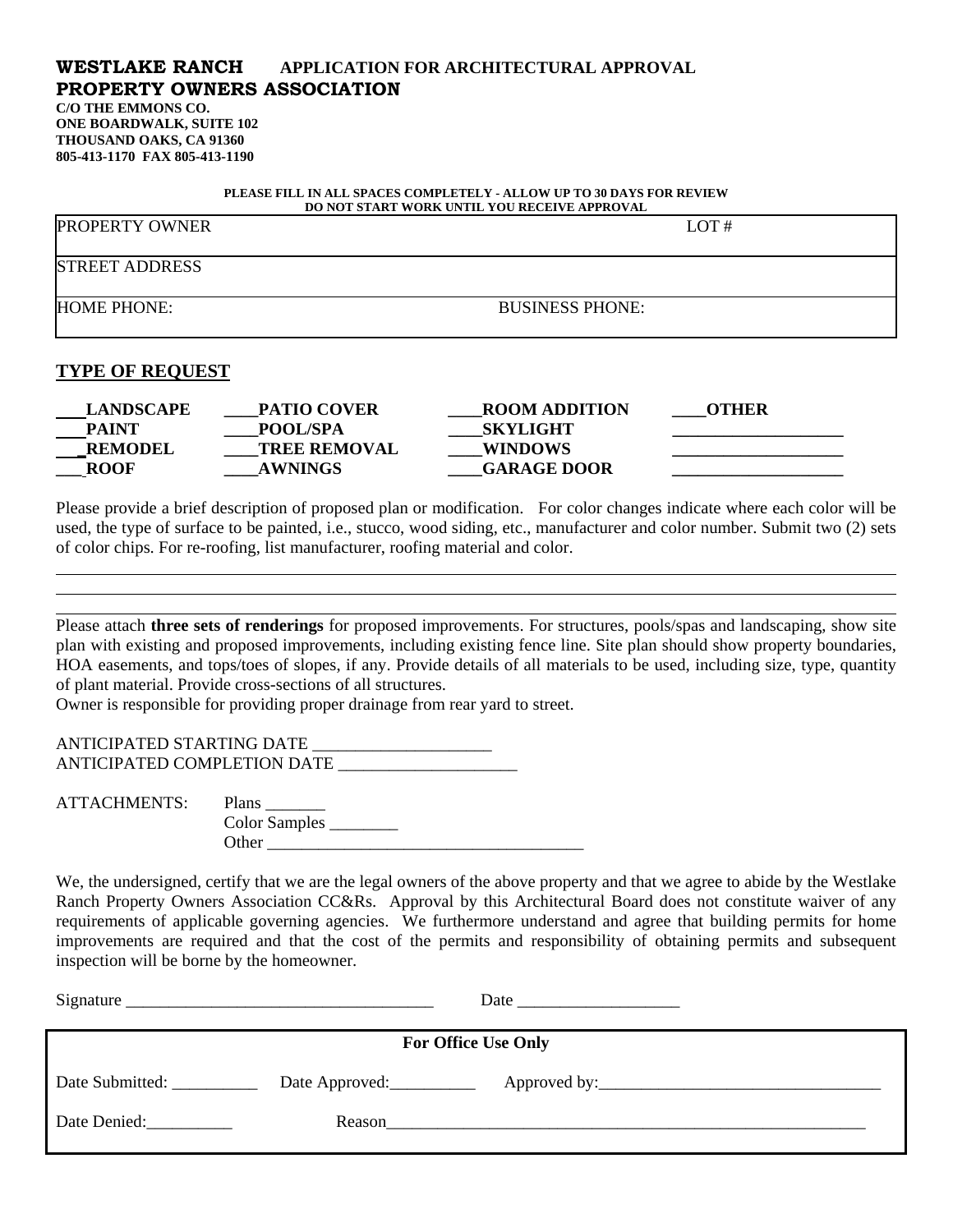## **REQUEST FOR ARCHITECTURAL APPROVAL**

1. Please return completed application and all forms to The Emmons Company:

| Mailing Address: | Westlake Ranch POA         |
|------------------|----------------------------|
|                  | C/o The Emmons Company     |
|                  | P.O. Box 5098              |
|                  | Westlake Village, Ca 91359 |
|                  |                            |

Business Address:

 The Emmons Company One Boardwalk Ave. Suite 102 Thousand Oaks, CA 91360

- 2. All applications must be sent in triplicate to The Emmons Company.
- 3. The Emmons Company will retain one copy and forward all other materials to the Architectural Committee.
- 4. Please include all dimensions, height, color, drainage information, etc.
- 5. An average processing time is three to four weeks. The response time will be in accordance with the CC&R provisions.
- 6. If a homeowner does not seek architectural approval from the Architectural Committee, the Community has certain rights specified in the CC&R's. The homeowner is advised to review the CC&R's pertaining to the rights of the Community regarding lot improvements.
- 7. As a homeowner, you have the right to appeal the Architectural Committee's decision.
- 8. Final product may be inspected for conformity to application. Applicant agrees to allow the Architectural Committee access for such inspection.
- 9. Any improvement or addition, structural in nature; i.e., patio cover, spa, electrical, etc., may require a separate application to the appropriate city and/or county agencies to obtain building permits. It is the responsibility of the homeowner to obtain all necessary approvals, including building permits, etc.
- 12. If you have any questions, please feel free to contact our office at (805) 413-1170.

NOTE: It is recommended that application to the Architectural Committee be accomplished at least forty-five (45) days prior to scheduling your construction. No construction of any kind is permitted until written approval from the Architectural Committee is received.